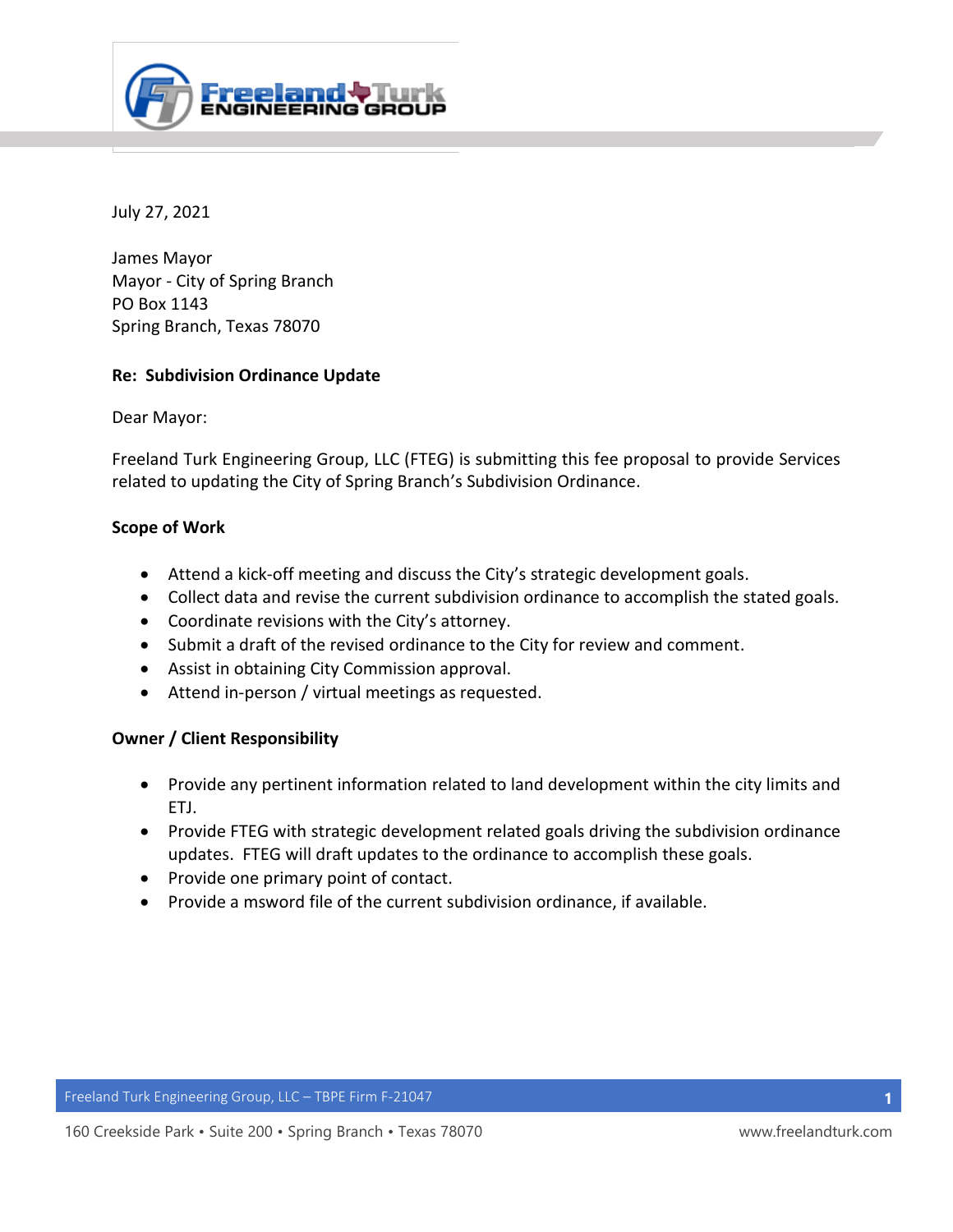# **Schedule**

FTEG suggests allocating approximately 3 months to accomplish the update. A schedule breakdown is provided below.

|  | • Kickoff Meeting, Strategic Development Goals and Data Collection | 1 Month |
|--|--------------------------------------------------------------------|---------|
|--|--------------------------------------------------------------------|---------|

- Draft of Subdivision Ordinance Update 1 Month
- City Review and City Council Consideration **1 Month**

# **Compensation**

FTEG proposes to complete the scope of work described herein based hourly rates plus reimbursable expenses. The suggested budget for this work is \$10,000 and will not be exceeded with authorization from the City of Spring Branch.

# **Terms and Conditions**

Please review the attached Terms of Agreement and Rate Schedule and contact us if there are any questions. If the agreement is acceptable, please indicate approval and notice to proceed by signing below.

We appreciate the opportunity to submit this proposal and look forward to working with you on this assignment. Should you have any questions or comments regarding this proposal, please do not hesitate to contact us.

Sincerely,

Thomas N. Turk, P.E. Principal **Approval Signature** Date

\_\_\_\_\_\_\_\_\_\_\_\_\_\_\_\_\_\_\_\_\_\_\_\_\_\_\_\_\_\_\_\_\_\_\_\_

Attachments: Terms of Agreement and Rate Schedule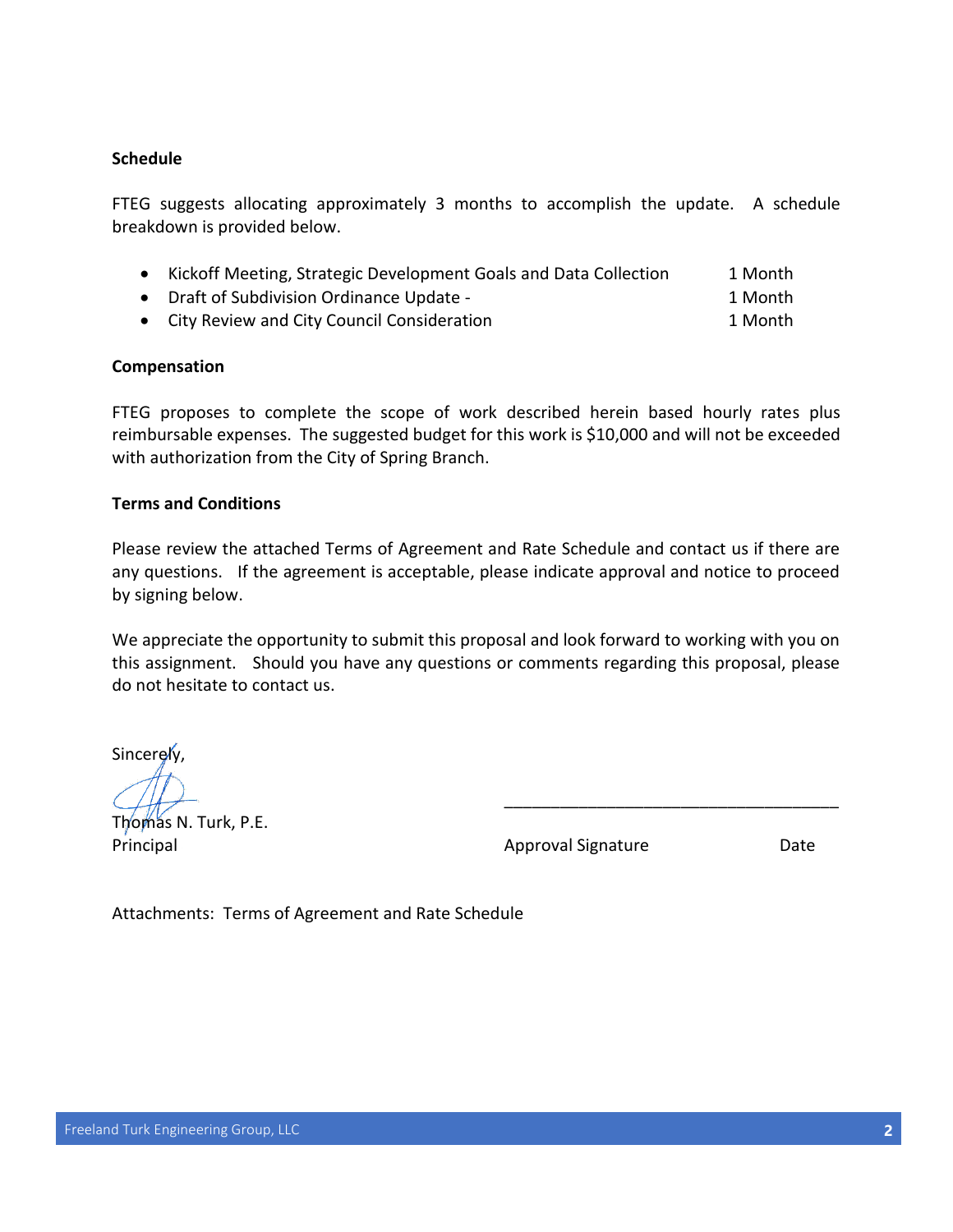## **TERMS OF AGREEMENT AND RATE SCHEDULE**

**Basic Agreement and Period of Service** – Freeland Turk Engineering Group, LLC (Engineer) shall provide and furnish the services described herein within the time frame set forth in this agreement. Work required that is not specifically described in the scope of services is considered additional services and is not included in the quoted fee.

**Payment** - Engineer shall prepare invoices in accordance with its standard invoicing practices and submit the invoices to Owner on a monthly basis. Invoices are due and payable within 30 days of receipt. If Owner fails to make any payment due Engineer for Services, Additional Services, and expenses within 30 days after receipt of Engineer's invoice, then (1) the amounts due Engineer will be increased at the rate of 1.0% per month from said thirtieth day, and (2) in addition if the Owner fails to make any payment, the Engineer may, with written notice, suspend services under this Agreement until Engineer has been paid in full all amounts due for Services, Additional Services, expenses, and other related charges. The Engineering has the right to terminate the agreement, upon written notice, if the Owner fails to make any payment. Owner waives any and all claims against Engineer for any such suspension. Engineer may also request retainer prior to beginning work on new contracts. Engineer understands invoice are to be submitted to Owner by the 25<sup>th</sup> day of each month to meet the 30-day payment.

**Termination** - The obligation to continue performance under this Agreement may be terminated for cause by either party upon 30 days written notice in the event of substantial failure by the other party to perform in accordance with the Agreement's terms through no fault of the terminating party. The Owner may terminate this agreement for convenience. In the event of any termination by the Owner, the Engineer will be entitled to invoice Owner and to receive full payment for all Services and Additional Services performed or furnished in accordance with this Agreement, plus reimbursement of expenses incurred through the date of termination. Either party shall notify the other party in writing of any default in the performance of any obligation under this agreement and allow any defaults to be cured within 7 days of notice. Non-payment by Owner will result in immediate suspension of work upon notice in writing if due and outstanding. If the defaults are not cured within that time frame, the Engineer has the right to suspend work immediately upon written notice and terminate the agreement.

**Indemnification and Limitations of Liability** - To the fullest extent permitted by Laws and Regulations, Engineer shall indemnify and hold harmless Owner, and Owner's officers, directors, members, partners, agents, consultants, and employees from losses, damages, and judgments (including reasonable consultants' and attorneys' fees and expenses) arising from third-party claims or actions relating to this Agreement, provided that any such claim, action, loss, damages,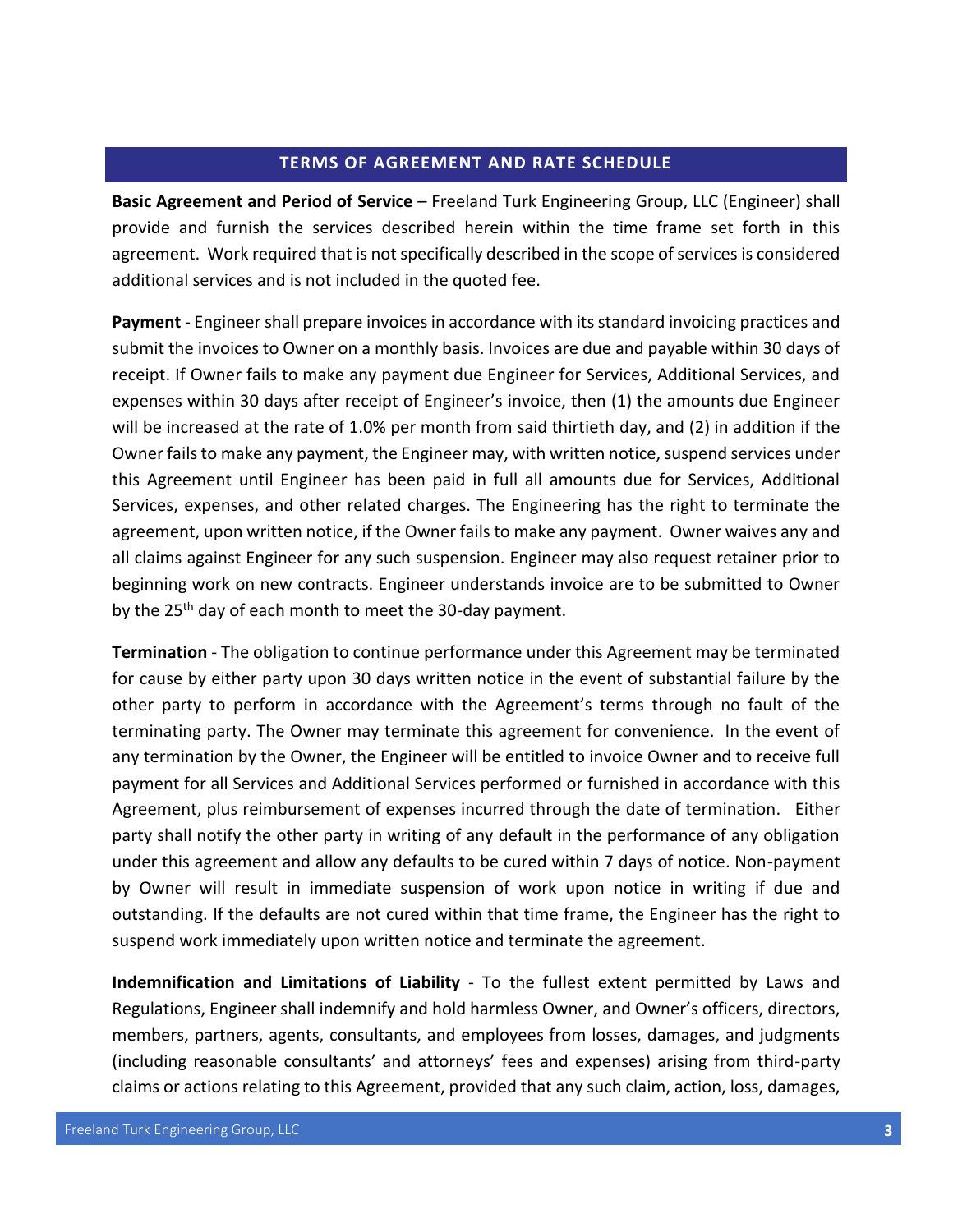or judgment is attributable to bodily injury, sickness, disease, or death, or to injury to or destruction of tangible property (other than the Work itself), including the loss of use resulting therefrom, but only to the extent caused by any negligent act or omission of Engineer or Engineer's officers, directors, members, partners, agents, employees, or Consultants.

To the fullest extent permitted by law, and notwithstanding any other provision of this Agreement, the total liability, in the aggregate, of Engineer and Engineer's officers, directors, members, partners, agents, employees, and Consultants, to Owner and anyone claiming by, through, or under Owner for any and all claims, losses, costs, or damages whatsoever arising out of, resulting from, or in any way related to the Specific Project or the specific Task Order from any cause or causes, including but not limited to the negligence, professional errors or omissions, strict liability, breach of contract, indemnity obligations, or warranty express or implied of Engineer or Engineer's officers, directors, members, partners, agents, employees, or Consultants shall not exceed \$500,000 by Engineer under this Agreement.

To the fullest extent permitted by law, Owner shall indemnify and hold harmless Engineer and its officers, directors, members, partners, agents, employees, and Consultants from and against any and all claims, costs, losses, and damages (including but not limited to all fees and charges of engineers, architects, attorneys, and other professionals, and all court, arbitration, or other dispute resolution costs) arising out of or relating to the Specific Project, provided that any such claim, cost, loss, or damage is attributable to bodily injury, sickness, disease, or death or to injury to or destruction of tangible property (other than the Work itself), including the loss of use resulting therefrom, but only to the extent caused by any negligent act or omission of Owner or Owner's officers, directors, members, partners, agents, employees, consultants, or others retained by or under contract to the Owner with respect to this Agreement.

**Disputes** - Owner and Engineer agree to negotiate each dispute between them in good faith during the 30 days after notice of dispute. If negotiations are unsuccessful in resolving the dispute, then the dispute shall be mediated. If mediation is unsuccessful, then the parties may exercise their rights at law. This Agreement is to be governed by the laws of the State Texas.

**Total Agreement** - This Agreement (including the Proposal, Terms of Agreement, Rate Schedules and any expressly incorporated attachments), constitutes the entire agreement between Owner and Engineer and supersedes all prior written or oral understandings. This Agreement may only be amended, supplemented, modified, or canceled by a duly executed written instrument.